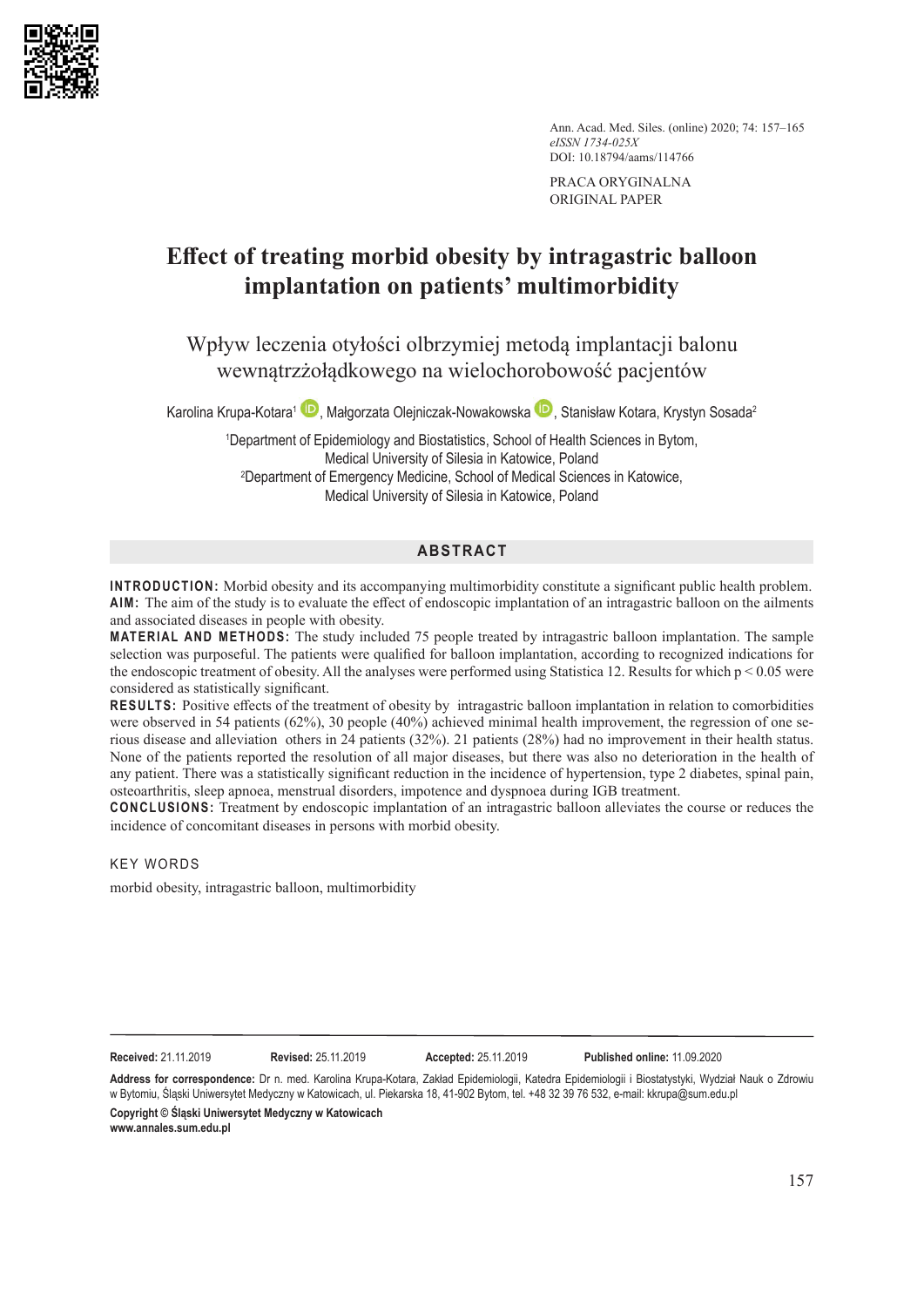

## **STRESZCZENIE**

**WSTĘP:** Otyłość olbrzymia i towarzysząca jej wielochorobowość stanowią poważny problem zdrowia publicznego. **CEL:** Celem pracy jest ocena wpływu endoskopowej implantacji balonu wewnątrzżołądkowego na dolegliwości i choroby towarzyszące u osób z otyłością.

**MATERIAŁ I METODY:** Badaniem objęto 75 osób leczonych metodą implantacji balonu wewnątrzżołądkowego. Pacjenci zostali zakwalifikowani do implantacji balonu, zgodnie z uznanymi wskazaniami do endoskopowego leczenia otyłości. Wszystkie analizy przeprowadzono za pomocą Statistica 12. Za poziom istotności statystycznej przyjęto p < 0,05. **WYNIKI:** Pozytywne efekty leczenia otyłości metodą implantacji balonu wewnątrzżołądkowego w odniesieniu do współistniejących chorób zaobserwowano u 54 pacjentów (62%), 30 osób (40%) osiągnęło minimalną poprawę stanu zdrowia, u 24 pacjentów (32%) ustąpiło co najmniej jedno zasadnicze schorzenie. 21 pacjentów (28%) nie wskazywało poprawy stanu zdrowia. Żaden z pacjentów nie zgłosił ustąpienia wszystkich głównych chorób, ale również nie nastąpiło pogorszenie stanu zdrowia. Podczas leczenia IGB stwierdzono statystycznie istotne zmniejszenie występowania nadciśnienia, cukrzycy typu 2, bólu kręgosłupa, choroby zwyrodnieniowej stawów, bezdechu sennego, zaburzeń miesiączkowania, impotencji i duszności.

**WNIOSKI:** Leczenie otyłości metodą endoskopowej implantacji balonu wewnątrzżołądkowgo zmniejsza częstość współistniejących chorób u osób z otyłością olbrzymią.

## SŁOWA KLUCZOWE

otyłość olbrzymia, balon wenątrzżołądkowy, wielochorobowość

## **INTRODUCTION**

Morbid obesity and its accompanying multimorbidity constitute a significant public health problem. It is a systemic, multifactorial, progressive, chronic metabolic disease, resulting from the imbalance between energy intake and loss, the so-called energy homeostasis of the body. The effect of these disorders is excessive accumulation of body fat. As the process intensifies, pathologies and dysfunctions of all the organs and systems appear, leading to deterioration in the quality of life, risk of the coexistence of illnesses, and increased risk of premature death as time goes on. The development of obesity is influenced by genetic factors, environmental factors, including lifestyle, stress and other factors such as hormonal disorders or the use of certain medications. Obesity, which accounts for about 98% of cases, is caused by excessive food supply in relation to energy expenditure [1]. Overweight and obesity ranks fifth among the risk factors for non-communicable chronic diseases responsible for the number of deaths in the world [2]. The number of people with excess body weight is about 1.9 billion worldwide, of which about 600 million are obese [3]. It is estimated that by 2030 the number of obese people with a BMI  $\geq$  30 kg/m<sup>2</sup> will increase by 33%, while obesity with a BMI  $\geq$  35 kg/m<sup>2</sup> by 130% [4]. Bariatric surgery classifies obesity into morbid obesity = BMI  $> 40 \text{ kg/m}^2$  and super obesity – BMI  $> 50 \text{ kg/m}^2$ , which are not subject to effective dietary and pharmacological treatment and are indications for surgical treatment [5]. As demonstrated by the largest obese population study to date, Swedish Obesity Subjects (SOS), surgical treatment offers a chance for long-term weight loss and overall mortality reduction. The Swedish study showed a loss of excess body weight  $14 - 25%$  depending on the performed procedure performed over in a 10-year period and a 29%

reduction in mortality based on the hazard ratio  $HR = 0.71$ compared to standard weight reduction methods [6,7]. In the case of morbid obesity, surgical treatment has a significant advantage over conservative treatment [8]. However, due to the complications and costs associated with bariatric surgery, the search for alternative, less invasive methods of treatment has started [9]. Endoscopic treatment of obesity is based on the implantation of an intragastric balloon (IGB) filled with fluid or air. The main advantage of the endoscopic approach is its reversibility and its less invasive character compared to bariatric surgery. The disadvantage, however, is mostly the transient reduction of excess weight [10,11]. The number of bariatric procedures in relation to the population of Poland is only 0.0033% (0.42%) compared to the population of people with obesity) and it seems insufficient [12]. In the opinion of experts, the intragastric balloon is a very good method of weight reduction and should be used in patients with morbid obesity, who due to their current state of health are not eligible for many hours of bariatric surgery [13].

#### **AIM**

The aim of the study is to evaluate the effect of endoscopic implantation of an intragastric balloon on the ailments and associated diseases in people with obesity.

## **MATERIAL AND METHODS**

The study included 75 people treated by intragastric balloon implantation with a median age of 51 (21 = 71), including 38 women and 37 men. The characteristics of the study group are shown in Table I.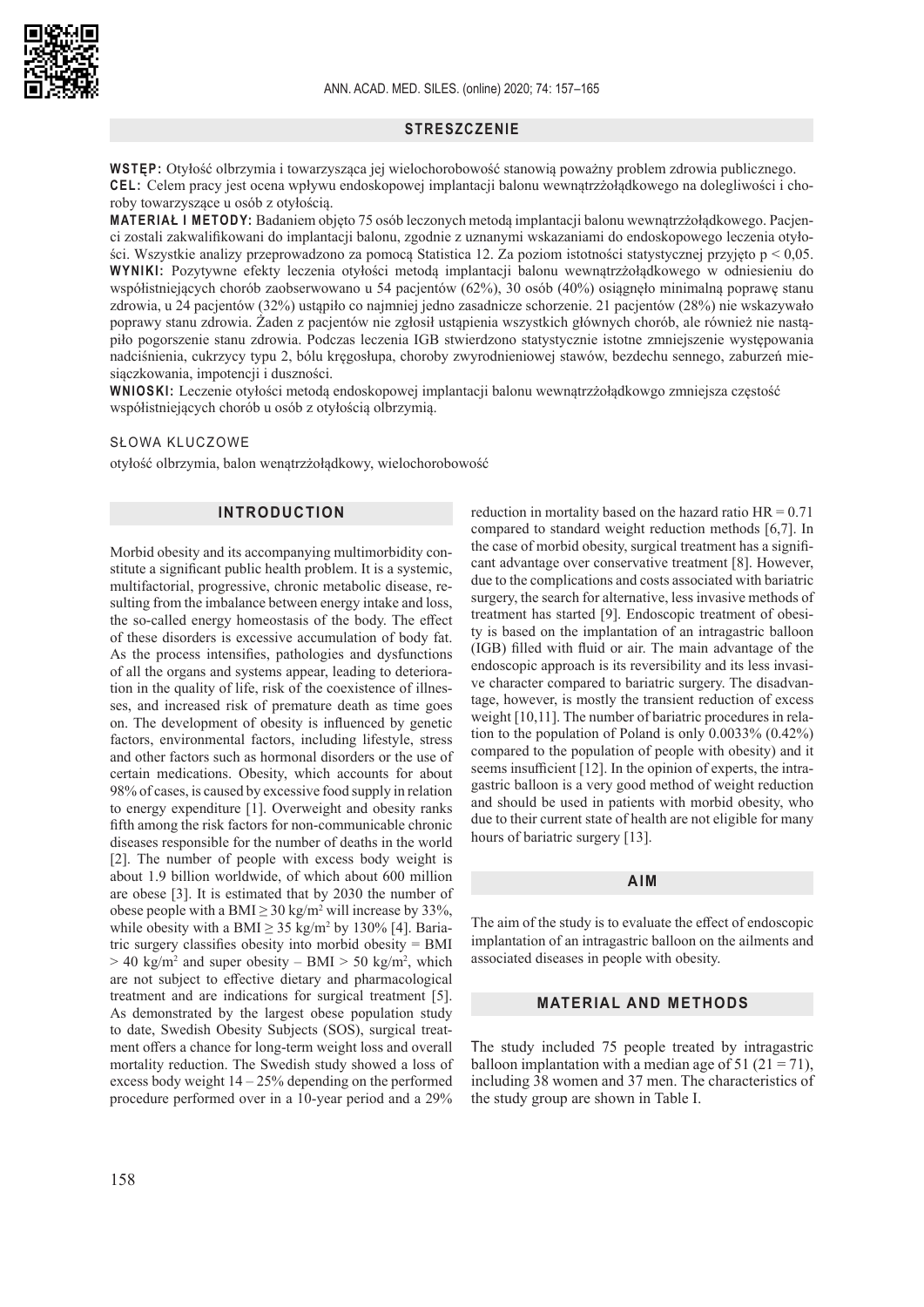

| <b>Table I.</b> Characteristics of study group |  |
|------------------------------------------------|--|
| Tabela I. Charakterystyka grupy badanej        |  |

|                                          | Variable                  | n (%)      |
|------------------------------------------|---------------------------|------------|
| Šĕ                                       | woman                     | 38 (50.7%) |
|                                          | man                       | 37 (49.3%) |
| Occupational status   Level of education | primary education         | 2(2.7%)    |
|                                          | vocational education      | 15 (20.0%) |
|                                          | secondary education       | 51 (68.0%) |
|                                          | university education      | 7 (9.3%)   |
|                                          | student                   | $3(4.0\%)$ |
|                                          | employed                  | 29 (38.7%) |
|                                          | unemployed                | 7 (9.3%)   |
|                                          | disabilty pension         | 31 (41.3%) |
|                                          | retired                   | 5(6.7%)    |
|                                          | unmarried                 | 15 (20.0%) |
|                                          | married                   | 48 (64.0%) |
| Marital status                           | in a relationship         | 5(6.7%)    |
|                                          | divorced                  | 4(5.3%)    |
|                                          | widow/widower             | $3(4.0\%)$ |
|                                          | village                   | 19 (25.3%) |
| Place of residence                       | city up to 50 000         | 15 (20.0%) |
|                                          | city of 50 000 to 100 000 | 11 (14.7%) |
|                                          | city over 100 000         | 30 (40.0%) |

The primary advantage of this method is its reversibility and minimally invasive nature compared to bariatric surgery procedures, whereas its key disadvantage is frequently the impermanent loss of excess body mass. The indications for the treatment of obese patients with endoscopic intragastric balloon implantation are presented in Table II [11].

**Table II.** Indications for obesity treatment using endoscopic intragastric balloon (IGB) implantation

**Tabela II.** Wskazania do leczenia otyłości z zastosowaniem endoskopowej implantacji balonu wewnątrzżołądkowego (IGB)

| <b>Body Mass</b><br>Index       | Indications                                                                                                                                                                    |
|---------------------------------|--------------------------------------------------------------------------------------------------------------------------------------------------------------------------------|
| BMI < $35 \text{ kg/m}^2$       | - diseases accompanying obesity<br>- ineffective conservative treatment for period of at<br>least 3 years<br>- contraindications for pharmacological obesity<br>treatment      |
| BMI $\geq$ 35 kg/m <sup>2</sup> | - ineffective conservative treatment<br>- diseases accompanying obesity<br>- contraindications for bariatric surgical procedure or<br>no consent of patient for such treatment |
| BMI $\geq$ 40 kg/m <sup>2</sup> | - perioperative risk in obese patients requiring<br>surgery, in particular bariatric, surgical,<br>cardiosurgical and orthopaedic procedures                                   |
| BMI $\geq$ 50 kg/m <sup>2</sup> | - initial eligibility of patients for restrictive bariatric<br>surgical procedure ('BIB test')                                                                                 |

#### *Study inclusion criteria*

Patients with a BMI value above  $40 \text{ kg/m}^2$  were qualified for implantation. The purpose of intragastric balloon implantation was to reduce the excess body mass of the patients to improve their cardiorespiratory function and reduce the perioperative risk during the planned bariatric surgery procedure. The condition for including the patients in the procedure was complete understanding of the risks and restrictions related to the surgical treatment of obesity and written consent of the patient to observe the treatment regimen in the pre- and post-operative period that is compulsory in the clinic. The eligibility criteria for treatment with the intragastric balloon also included a documented failure of previous attempts of conservative obesity treatment and the absence of psychological disorders preventing indispensable cooperation with a physician and regular outpatient follow-ups.

#### *Study exclusion criteria*

Patients with obesity caused by hormonal disorders were excluded from the endoscopic treatment of morbid obesity. In addition, patients with a *Helicobacter pylori* infection confirmed with the urease test, a peptic or duodenal ulcer in the history, after gastroesophageal reflux surgery, with a potential digestive bleeding focus (oesophageal varices, telangiectases, congenital digestive anomalies), with grade 3 oesophagitis, or Barrett's oesophagus > 5 cm were excluded from the study. The procedure was not performed in patients with non-specific enteritides, after digestive surgery, with cirrhosis or chronic renal insufficiency either. Patients addicted to alcohol or drugs, taking antithrombotic or anti-inflammatory drugs on a continuous basis, patients with AIDS, a malignant tumour and pregnant females were also excluded from the procedure.

#### *Intragastric balloon implantation method*

All the patients eligible for the procedure underwent the necessary laboratory tests, including a blood type and Rh factor test, HCV, HbSAg and USR tests. The other tests included ECG, chest X-ray, spirometry with optional sleep apnoea diagnostics, abdominal ultrasound and panendoscopy with the urease test. Before the procedure, all the patients were consulted by a psychologist, endocrinologist and dietary specialist. Additional consultations included laryngological and – for females – gynaecological consultations to diagnose and possibly treat any inflammatory focuses which might pose a potential source of septic complications in the postoperative period.

The balloon – The *BioEnterics Intragastric Balloon* (BIB®) is implanted in a fasted patient upon sedation and local pharyngeal anaesthetics with a 4% lignocaine solution using an Olympus GIF Q165 video gastroscope.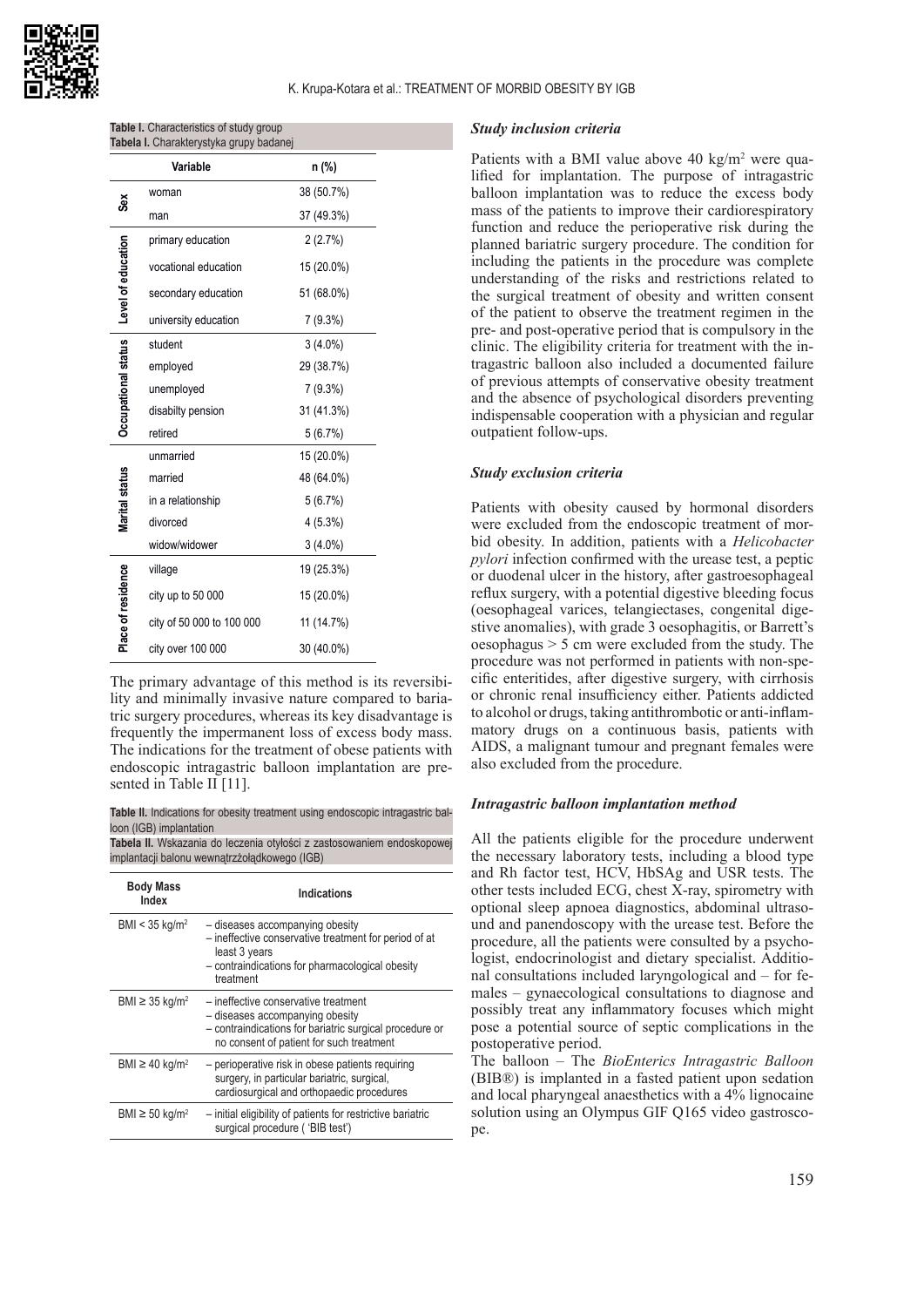

Once the balloon is deployed into the stomach, its accurate placement is assured, and the balloon is filled with an 0.9% NaCl solution mixed with methylene blue up to the maximum total volume of 700 ml. The balloon was inflated slowly on a continuous basis to prevent high pressure in the valve. The inflated balloon should move unrestrainedly within the stomach. Then a syringe is used to generate negative pressure in the filling catheter in order to close the valve and control its tightness. The valve is not tight when, after inflating the balloon, more than 5 ml of fluid aspirates via the catheter. Before disconnecting the catheter and removing the panendoscope, the position of the balloon, in particular against the outlet and with a view to no impaction within the stomach, is assessed. In the postoperative period the patients were ordered to comply with the following:

- − hyoscine butylbromide 5 mg every 6 h for 3 days after the procedure,
- − a proton pump inhibitor, in a dose of 40 mg/day for 2 days after the procedure, followed by 20 mg/ day for 15 days,
- − in case of vomiting, metoclopramide hydrochloride 60–40 mg/day,
- − follow-up visits in the 1st, 2nd and 4th week after the procedure, followed by monthly visits; – follow-up abdomen ultrasound in the 3rd month after the procedure to assess the balloon volume. In the postoperative period, the patients were obliged to observe the following dietary treatment regime:
- − for the first 3 days after the procedure a liquid or semi-liquid diet, 3–4 meals a day, at least a 1 h interval between meals, avoiding spices, coffee, sweets and cold dishes. Drink 1000–1500 ml of liquids a day,
- − from the 4th day after the procedure, gradual switching towards a solid diet. In case of vomiting, return to a semi-liquid diet for three consecutive meals. Three to four meals a day, avoiding drinking during meals, sparkling mineral water and coffee, sweets, olive oil and other high calorie meals.

### **Intragastric balloon removal method**

The balloon was removed at 6 months (192 days) after implantation. Before the procedure, the patients were ordered to switch to a liquid diet for 3 days. The balloon was removed from the stomachs of fasted and sedated patients with a panendoscope. After perforation of the balloon using a steel guidewire ended with a needle and catheter, its content was suctioned. Once the balloon was completely empty, its wall was snapped with forceps in the place opposite to the valve and removed gently from the digestive tract.

Weight loss was assessed on the basis of the percentage of excess body weight loss (%EWL) and the difference in baseline BMI before and after treatment (EBMIL − excess BMI loss) [14]. They were divided into 11 groups according to the recommendations of the American Obesity Association and the Shape UP America Foundation in order to systematize the additional burden of disease in the study [15]. The change in health status

was assessed according to the scale: deterioration of health, lack of influence on health status, improvement of health status, resolution of one of serious illnesses and alleviation of others, resolution of all major diseases according to the BAROS scale (Bariatric Analysis and Reporting Outcome System) developed by Oria and Moorehead [15].

In the statistical analysis, statistical methods for full population surveys of general statistical units were used, according to the analysed statistical characteristics. The Shapiro-Wilk test was used to assess the compatibility of the distribution of variables with the normal distribution. The relationships between the analysed parameters were assessed using the V-square test. All the analyses were performed using Statistica 12. Results for which p < 0.05 were considered statistically significant.

#### **RESULTS**

In the Department of General and Bariatric Surgery and Emergency Medicine, School of Medicine with the Division of Dentistry in Zabrze, Medical University of Silesia in Katowice, 83 intragastric balloon implantations were performed in obese patients from March 15, 2014 to September 30, 2016. Of the 83 people treated with the intragastric balloon, two people died during treatment due to circulatory and respiratory failure not directly related to treatment. Another four people died in the period after the end of treatment; the cause of death reported by the families was complications of chronic diseases. Two people did not agree to participate in the study for personal reasons, or because of the unsatisfactory, in their opinion, weight loss after surgery and the resulting reluctance to cooperate further.

The weight changes in the patients after IGB treatment were analysed (Tab. III).

The mean body mass excess was higher in the group of male patients  $100.0 \pm 25.4$  than in the women 94.5  $\pm$  25.4, and these differences were statistically significant ( $p < 0.001$ ). The percentage of excess weight loss (%EWL) was calculated as a recommended measure for surgical treatment. The mean percentage of excess weight loss was  $29.1 \pm 13.7\%$  and was similar for both groups; women  $29.4 \pm 13.7\%$  and men  $28.8 \pm 13.9\%$ . The effect of excess weight loss after IGB treatment was observed. The highest number of patients 41 (55%) achieved a loss of excess body weight in the 25.0−49.9% range, another 30 (40%) patients had a loss of excess body weight in the 0.0−29.9% range, 4 patients attained a loss of excess body weight in the 50.0−75.0% range. During IGB treatment no weight gain occurred in any patient. There was a significant decrease in BMI of  $9.6 \pm 5.2$  kg/m<sup>2</sup> (16.6%) (p < 0.0001),  $9.5 \pm 4.5$  kg/m<sup>2</sup>  $(16.4\%)$  for men (NS),  $9.6 \pm 5.9$  kg/m<sup>2</sup> (16.6%) for wo-

men (NS) after 6 months of intragastric balloon treatment. The difference in BMI before and after treatment  $(EBMIL - excess BMI loss)$  was  $29.2 \pm 13.8$  kg/m<sup>2</sup>.

According to the body mass index, the patients were divided into two groups; the first group consisted of  $BMI < 50 \text{ kg/m}^2$  (morbid obesity) and the other group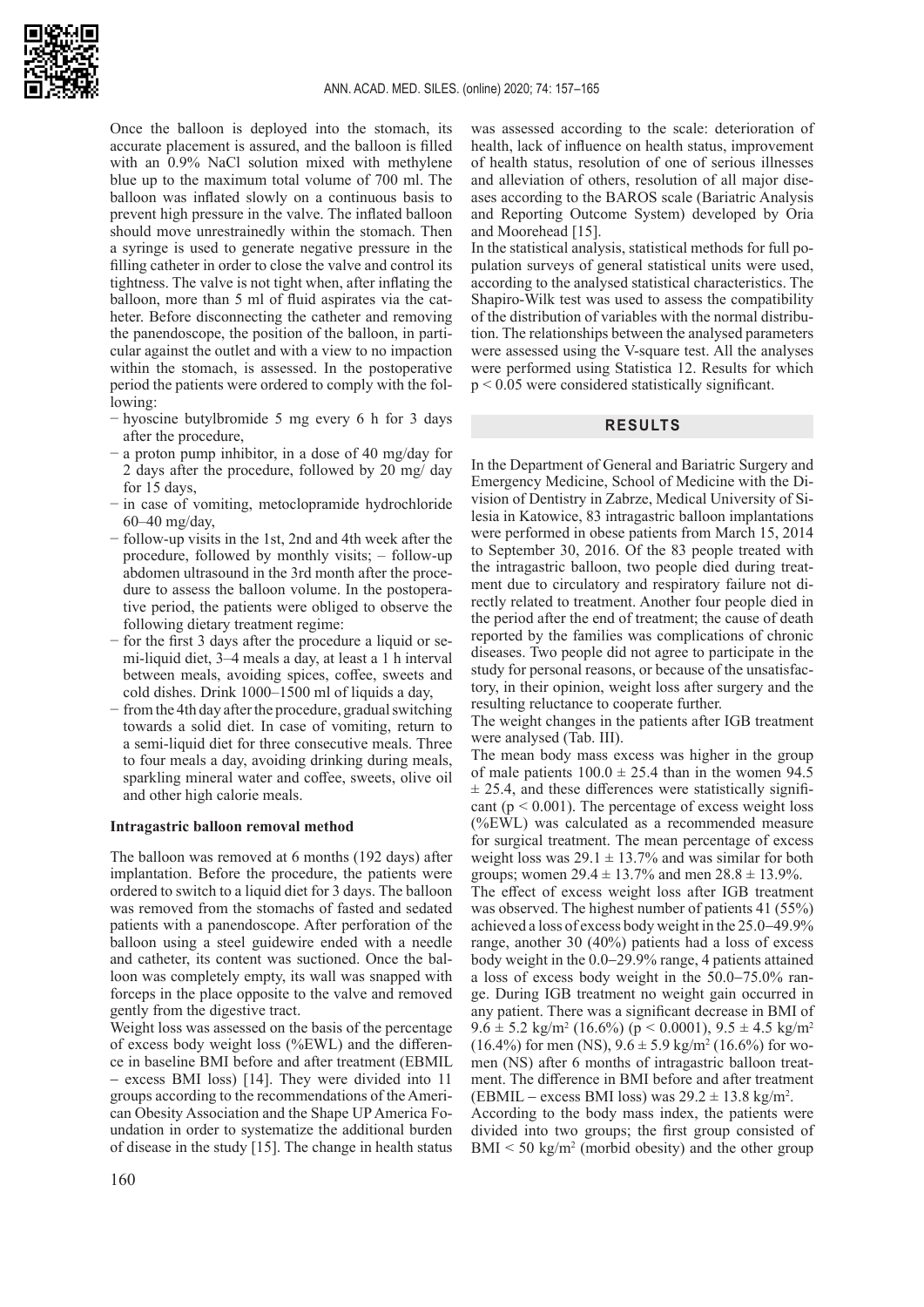

with BMI  $\geq$  50 kg/m<sup>2</sup> (super obesity). In the study population, BMI < 50 kg/m<sup>2</sup> before IGB was observed in 10 subjects (13%), while after treatment in 42 patients  $(56%)$ , the level of BMI  $\geq 50 \text{ kg/m}^2$  was found before IGB treatment in 65 patients (87%), and in 33 patients (44%) after the treatment.

Positive effects of treatment of obesity by intragastric balloon implantation in relation to comorbidities were observed in 54 patients (62%), including 30 people (40%) who achieved minimal health improvement, the regression of one serious disease and alleviation others in 24 patients (32%). 21 patients (28%) had no improvement in their health status. None of the patients reported the resolution of all major diseases, but there was also no deterioration in the health of any patient. There was a statistically significant reduction in the incidence of hypertension, type 2 diabetes, spinal pain, osteoarthritis, sleep apnoea, menstrual disorders, impotence and dyspnoea during IGB treatment (Tab. IV). The effects of changes in BMI and %EWL on the incidence of post-treatment comorbidities were assessed. Neither the change in BMI or %EWL between the

groups of patients (based on the incidence of accompanying complaints) was statistically significant. The analysis did not show a statistically significant relationship between BMI (< 50 or  $\geq$  50 kg/m<sup>2</sup>) after

**Table III.** Characteristics of study group before and after IGB treatment considering weight changes **Tabela III.** Charakterystyka grupy badanej przed i po leczeniu metodą IGB z uwzględnieniem zmian masy ciała

| Variable                            | Study group                           |                                       |                                       |           |  |
|-------------------------------------|---------------------------------------|---------------------------------------|---------------------------------------|-----------|--|
|                                     | Population                            | Women                                 | Men                                   | p-value   |  |
| N                                   | 75                                    | 38                                    | 37                                    | W vs. M   |  |
| Age                                 | 51.0<br>(2171)                        | 50.0<br>$(28 - 71)$                   | 52.0<br>$(21 - 65)$                   | <b>NS</b> |  |
| Body mass before IGB [kg]           | $167.1 \pm 28.2$<br>$(105.0 - 249.0)$ | $156.7 \pm 26.4$<br>$(105.0 - 214.0)$ | $177.8 \pm 26.2$<br>$(135.0 - 249.0)$ | < 0.0001  |  |
| Body mass after IGB [kg]            | $139.7 \pm 24.4$<br>$(140.0 - 190.0)$ | $131.1 \pm 24.4$<br>$(85.0 - 190.0)$  | $148.5 \pm 21.4$<br>$(103.0 - 187.0)$ |           |  |
| Weight change [kg]                  | $27.4 \pm 14.8$<br>$(0.0 - 62.0)$     | $25.6 \pm 12.3$<br>$(0.0 - 50.0)$     | $29.4 \pm 17.0$<br>$(2.0 - 62.0)$     | <b>NS</b> |  |
| Excess weight [kg]                  | $94.5 \pm 25.4$<br>$(39.4 - 171.5)$   | $89.2 \pm 25.4$<br>$(39.4 - 159.8)$   | $100.0 \pm 254$<br>$(25.4 - 171.5)$   | < 0.001   |  |
| Excess body weight loss [%]         | $29.1 \pm 13.7$<br>$(0.0 - 69.4)$     | $29.4 \pm 13.7$<br>$(0.0 - 57.4)$     | $28.8 \pm 13.9$<br>$(2.1 - 69.4)$     | <b>NS</b> |  |
| BMI before IGB [kg/m <sup>2</sup> ] | $57.8 \pm 9.7$<br>$(40.0 - 99.0)$     | $58.3 \pm 9.9$<br>$(40.0 - 99.0)$     | $57.3 \pm 9.6$<br>$(42, 6 - 80, 4)$   | < 0.0001  |  |
| BMI after IGB [kg/m <sup>2</sup> ]  | $48.3 \pm 8.1$<br>$(32.8 - 87.9)$     | $48.7 \pm 9.2$<br>$(33.2 - 87.9)$     | $47.7 \pm 6.8$<br>$(32.8 - 60.4)$     |           |  |
| BMI change [kg/m <sup>2</sup> ]     | $9.6 \pm 5.2$<br>$(0.0 - 22.8)$       | $9.5 \pm 4.5$<br>$(0.0 - 20.0)$       | $9.6 \pm 5.9$<br>$(0.6 - 22.8)$       | <b>NS</b> |  |
| EBMIL [%]                           | $29.2 \pm 13.8$<br>$(0.0 - 69.4)$     | $29.4 \pm 13.7$<br>$(0.0 - 57.1)$     | $29.0 \pm 14.2$<br>$(2.1 - 69.4)$     | <b>NS</b> |  |

**Table IV.** Incidence of comorbidities before and after IGB treatment

**Tabela IV.** Schorzenia i dolegliwości współwystępujące przed i po leczeniu metodą implantacji balonu wewnątrzżołądkowego

| <b>Comorbidities</b>          | Frequency<br>of occurrence<br>before IGB | Frequency<br>of occurrence<br>after IGB | p-value   | Number of patients whose symptoms<br>subsided (% in relations to starting<br>number) |
|-------------------------------|------------------------------------------|-----------------------------------------|-----------|--------------------------------------------------------------------------------------|
| Hypertension                  | 59 (79%)                                 | 48 (64%)                                | < 0.01    | 11 (19%)                                                                             |
| Type 2 diabetes               | 25 (33%)                                 | 14 (19%)                                | < 0.001   | 11 (44%)                                                                             |
| Hyperlipidaemia               | 26 (35%)                                 | 23 (31%)                                | <b>NS</b> | 3(12%)                                                                               |
| Spinal pain                   | 69 (92%)                                 | 56 (75%)                                | < 0.001   | 13 (19%)                                                                             |
| Osteoarthritis                | 45 (60%)                                 | 31 (41%)                                | < 0.0001  | 14 (31%)                                                                             |
| Varicose veins of lower limbs | 23 (31%)                                 | 24 (32%)                                | <b>NS</b> |                                                                                      |
| Dyspnoea during exercise      | 36 (48%)                                 | 21 (28%)                                | < 0.0001  | 15 (42%)                                                                             |
| Dyspnoea at rest              | 4(5%)                                    | 3(4%)                                   | <b>NS</b> | 1(25%)                                                                               |
| Sleep apnoea                  | 36 (48%)                                 | 10 (13%)                                | < 0.001   | 26 (72%)                                                                             |
| Menstrual disorders           | 9(24%)                                   | 3(8%)                                   | < 0.05    | 6(67%)                                                                               |
| Impotence                     | 12 (32%)                                 | 1(3%)                                   | < 0.001   | 11 (92%)                                                                             |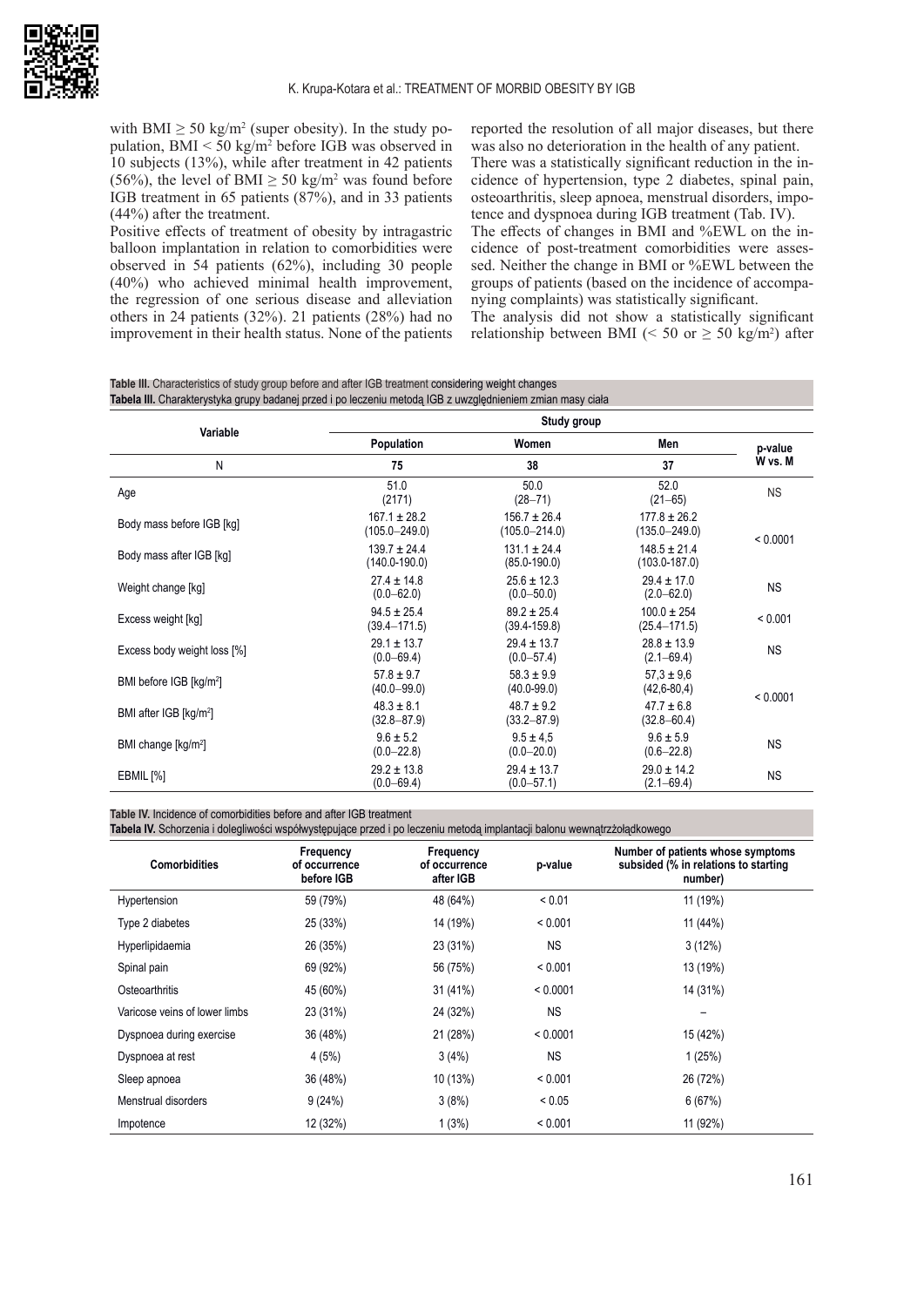

IGB treatment and associated comorbidities ( $p = 0.233$ , V-squared-NS) either.

The incidence of complications in the course of obesity treatment by intragastric balloon implantation is presented in Table V.

**Table V.** Incidence of early and late complications during treatment with IGB **Tabela V.** Występowanie wczesnych i późnych powikłań podczas leczenia IGB

| <b>Complications</b>                                                       | Early (mild)<br>complication*<br>n (%) | Late (sometimes<br>serious)<br>complications**<br>n (%) |
|----------------------------------------------------------------------------|----------------------------------------|---------------------------------------------------------|
| Nausea                                                                     | 59 (79%)                               | 13 (17%)                                                |
| Vomiting                                                                   | 49 (65%)                               | 16 (21%)                                                |
| Epigastric pain                                                            | 32 (43%)                               | 9(12%)                                                  |
| Flatulence                                                                 | 39 (52%)                               | 19 (25%)                                                |
| Gastro-oesophageal reflux                                                  | 21 (28%)                               | 9(12%)                                                  |
| Oesophageal candidiasis                                                    | 5(7%)                                  | 3(4%)                                                   |
| Dehydration                                                                | 13 (17%)                               | 6(8%)                                                   |
| General discomfort                                                         | 33 (44%)                               | 15 (20%)                                                |
| Acute gastritis resulting in<br>need for early balloon removal             |                                        | 3(4%)                                                   |
| Bursting of balloon (without<br>obstruction) with spontaneous<br>excretion |                                        | 3(4%)                                                   |
| Mechanical ileus, intestinal<br>obstruction caused by moving<br>halloon    |                                        |                                                         |
| Perforation of stomach                                                     |                                        |                                                         |
| Death                                                                      |                                        |                                                         |

\* complications appearing a few hours after surgery, subsiding before end of second week of treatment

\*\* complications occurring after second week of treatment and persisting up to 3 months or to end of treatment

# **DISCUSSION**

According to the definition, multimorbidity is the simultaneous accidental occurrence of two or more diseases in one person, which are linked to each other by a pathogenic mechanism [16]. Multimorbidity is associated with chronic disorders that gradually lead to functional inefficiencies and thus negatively affect the quality of life. Among the direct causes, one can distinguish those that are related to the coexisting pathological states and drugs used. The second group of causes includes those that result from environmental conditions, including lifestyle. Obese people frequently have coexisting diseases such as hypertension, diabetes mellitus type 2, and dyslipidaemia, resulting in metabolic syndrome, heart and vascular diseases, gall bladder disease, fatty liver and fibrosis, degenerative arthritis, respiratory diseases including asthma and sleep apnoea, endocrine disorders, infertility, polycystic ovary syndrome in women, and hypogonadism in men. In addi-

tion, there are mental and emotional disorders and some types of cancers. These diseases greatly impair health and contribute to premature death [1,2,17,18,19,20]. The focus of the study is on the goals of the National Health Program for 2016−2020 as a strategic response to the need to counteract negative epidemiological trends and the increasing burden on the population, of chronic non-communicable diseases to which obesity and its related diseases are classified.

The occurrence of multimorbidity in obese people is associated with higher rates of death, disability and adverse events, which is associated with more frequent use of medical care and institutionalized care by obese patients as well as a lower quality of life. Most clinical practice guidelines (CPGs) focus on the treatment of a single disease. When it comes to caring for obese patients with multimorbidity, this may prove to be inappropriate, not beneficial or even harmful. The imperfections of CPGs are not due to shortcomings in the development and implementation of the guidelines, but mainly because obese patients with multimorbidity are usually excluded or poorly represented in clinical and observational studies. This excludes the data on this group of patients from analysis in meta-analyses, systematic reviews and guidelines.

The described study has a number of limitations. First of all, the study group is small. In addition, we analysed patients only after six months of IGB treatment due to the other planned bariatric procedures, moreover, only from one hospital. A larger number of recruited patients observed within a wider period and from a larger number of medical centres will allow more accurate analysis to be performed on the existence of multimorbidity in obese patients in Poland, which will be the subject of further studies. Among other medical procedures, practicing this minimally invasive method of treating obesity significantly reduces the risk of future negative health effects of obesity and complications during possible surgical procedures, as well as shortens the time of hospitalization and allows early implementation of rehabilitation. With the number of diseases that occur, the risk of functional impairment increases. It is particularly high in people with morbid obesity because of the disease-related nature of the significant reduction in the functional reserve of all organs and the resulting high risk of multi-organ complications and loss of autonomy. The main aim of the study on the treatment of obesity by intragastric balloon implantation was to evaluate whether a reduction in excess weight may affect the remission or alleviation of comorbidities. According to various authors, weight reduction after implantation of the balloon in the stomach varies from 11 to 41.5 kg [21,22]. In our study there was an average weight loss of 27.4 kg. The pre-treatment BMI was  $57.8 \text{ kg/m}^2$ , and after six months it was  $48.3 \text{ kg/m}^2$ , which means that the average decrease was 9.6 kg/m<sup>2</sup>. The observed mean decrease in BMI was greater by 4.7 kg/m<sup>2</sup> compared to the results obtained by Genco et al. [23]. This may be due to the lower average BMI of  $44.4 \text{ kg/m}^2$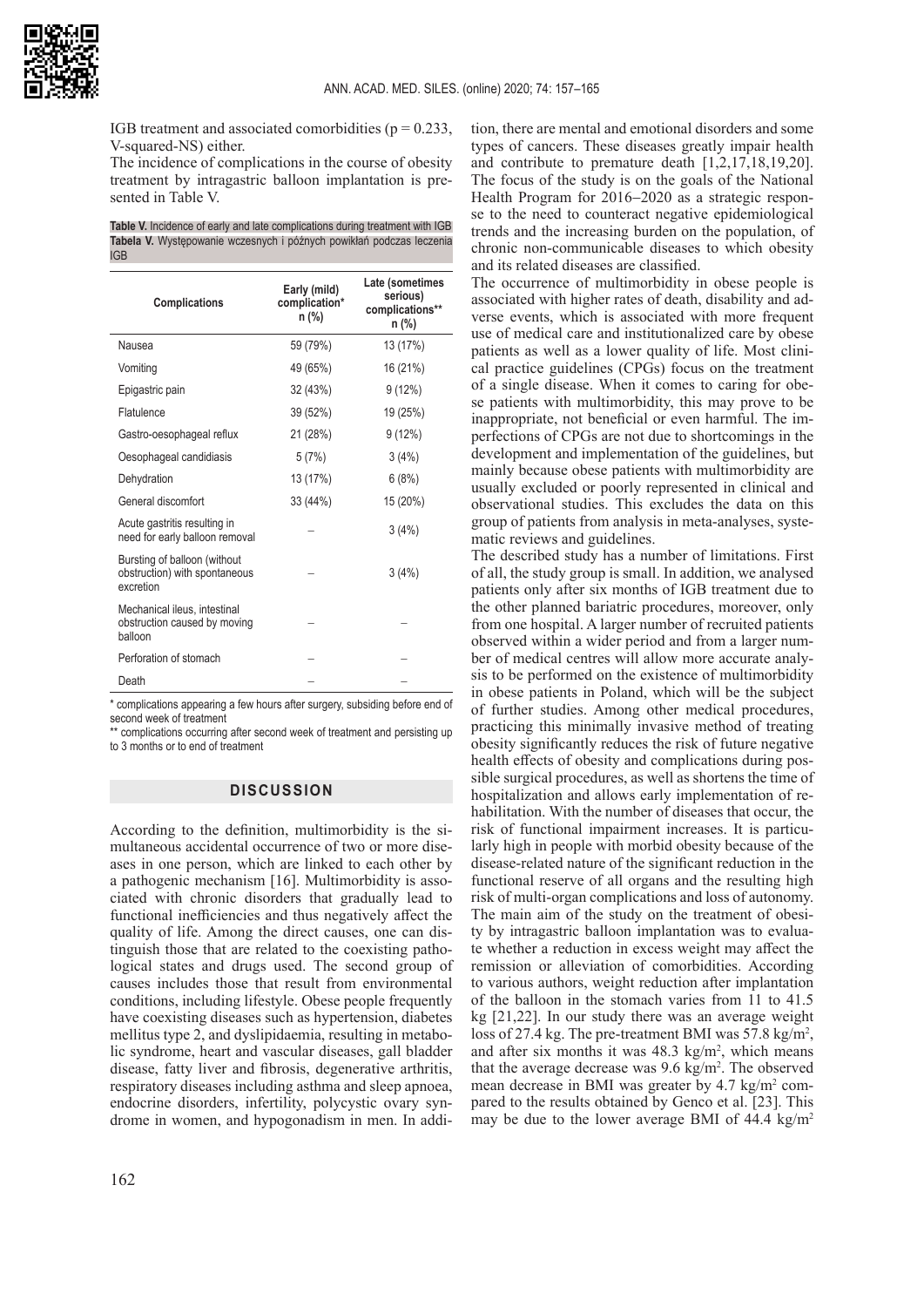

before IGB in those patients compared to our patients. On the other hand, the mean percentage of excess weight was  $33.9 \pm 18.7\%$  and it was slightly higher than that reported in our own study, which was 29.1  $\pm$  13.7%. Similar results were obtained by Mui et al. [24] in patients with a BMI > 40 kg/m<sup>2</sup> (mean 27.4  $\pm$ 17.0%). On the other hand Doldi et al. [21] in studies on a sample of 281 patients with a mean BMI of 41.8 kg/m<sup>2</sup> observed weight loss of 14 kg on average after six months of treatment using IGB and it was almost half of that obtained in our study.

Mitura and Garnysz [25] achieved an average of 41  $\pm$ 19.6% EWL, with an average pre-treatment BMI of  $37.2 \pm 4.1$  and an average BMI reduction of 5.8 kg/m<sup>2</sup> over the recommended time of treatment. Mathus- -Vliegen et al. [26,27] after IGB treatment observed a weight loss of 16.7 to 20 kg. Göttig et al. [28] in 109 patients with an average BMI of 68.6 kg/m<sup>2</sup> achieved a mean decrease of  $8.7 \text{ kg/m}^2$ , with an average weight loss of 26.3 kg over 6 months. According to other authors, the mean BMI before IGB was  $46.7 \text{ kg/m}^2$  and  $43.1 \text{ kg/m}^2$  after treatment with an average decrease in BMI of  $3.6 \text{ kg/m}^2$  [29]. Negrin--Dastis et al. [30] observed a mean change in weight loss of 12.6  $\pm$  8.3 kg, corresponding to 38.3%  $\pm$ 26.9% excess body weight six months after balloon implantation. However, the good results could be due to frequent contact with a dietitian, which was an average of  $4.9 \pm 2.8$  times during the treatment period.

The study did not investigate the issue of maintaining weight loss after treatment, mainly due to the fact that most patients were undergoing other bariatric procedures or had planned them in the future. Nonetheless, according to research, in overweight or obese people, weight loss  $\geq 10\%$  of the initial body weight is maintained after 2.5 years in 24% of patients [30]. Interesting results were obtained by Peker et al. [31] in a study intended to compare the outcomes of obesity treatment with a double endoscopic implantation of a balloon in the stomach. The study showed further progress in weight reduction on re-implantation. This may be an alternative for those patients who are not fully convinced of the surgical treatment but are aware of the health risks of being overweight.

In order to evaluate the regression of accompanying ailments and diseases, the data from patient records were used. The complaints and illnesses most frequently associated with obesity were assessed. Undoubtedly, positive results of obesity treatment by balloon implantation in the stomach were observed in 54 patients (62.0%), which caused the relief or complete disappearance of pre-existing conditions and accompanying ailments. Genco et al. [23], reported preoperative comorbidities in 1394 patients (56.4%). The treatment resulted in an overall improvement in the health status of 617 patients (44.3%). In another 625 patients (44.8%), improvement was achieved by lowering the dose of co-morbid medication in the pharmacological treatment used, while in the remaining 152 patients (10.9%) no remission or relief of

comorbidities was observed [23]. The results from our own studies demonstrate the beneficial effect of the treatment method used in 62.0% of patients, as was the case with Göttig et al. [28], who observed an improvement of 56.8%. The greatest improvement in health status observed in our study was in the case of sleep- -disordered breathing in 26 patients (72.0%). Weight reduction has also been shown to have a beneficial effect on abnormal breathing during exercise, which can be affected by many factors in overweight and obese people, including the lack of physical activity. There were also positive effects in such major diseases as hypertension, which normalized in 19% of the subjects or type 2 diabetes in 44% of the patients, and hyperlipidaemia in 12% patients. In a multicentre study, the prevalence of underlying hypertension was resolved in 13% of subjects, type 2 diabetes in 5% of subjects, and hyperlipidaemia in 11% [32]. Using the BAROS scale criteria, the study showed that 21 patients (28%) had no health improvement, which does not mean that the applied treatment did not improve their health at all. Despite the BAROS scale adopted in the study, its authors, Orie and Moorehead [15], cast doubt on its use in patients with super obesity (BMI  $>$  50 kg /m<sup>2</sup>), for three reasons: (1) it cannot be expected that patients will achieve a normal body weight for BMI 25, (2) the impact of genetic factors in super obese patients may be stronger than in other groups of obese people, (3) the lack of statistical data indicating the degree of necessary weight reduction in people with super obesity to define the optimal outcome of treatment for the comorbidities. Awareness of this leads to more cautious acceptance of conclusions resulting from research and warns against uncritical generalization of them to the entire obese population.

Although most experts in practice do not encounter complications in IGB treatment, there are early (mild) and late (sometimes serious) complications that can be life-threatening for the patient. The most common mild reactions to the presence of a balloon are nausea, vomiting, heartburn, bloating and contractions. Heaviness in the abdomen, abdominal or back pain, gastro-oesophageal reflux disease and dyspepsia are the most common temporary symptoms, treatable with proton pump inhibitors or anti-emetics. Nevertheless, sometimes untreated, long-lasting vomiting can lead to dehydration and serious metabolic complications. Vomiting is the most common complication after bariatric procedures as well as after IGB and may occur in over 70% of patients. They can be a response to the problem of consuming too much food at once, or prohibited types of food and complications caused by the surgery itself [33,34].

In the authors' own studies, nausea was the most common complication in 59 people (79%) and vomiting in 49 people (65%). In the Evans and Scott study [34], vomiting occurred in more than half of the treated (31 patients) and was the most common early complication. Dangerous complications can occur during endoscopy, and during placing or removing the balloon. An excessive reaction to intravenous sedation may cause respira-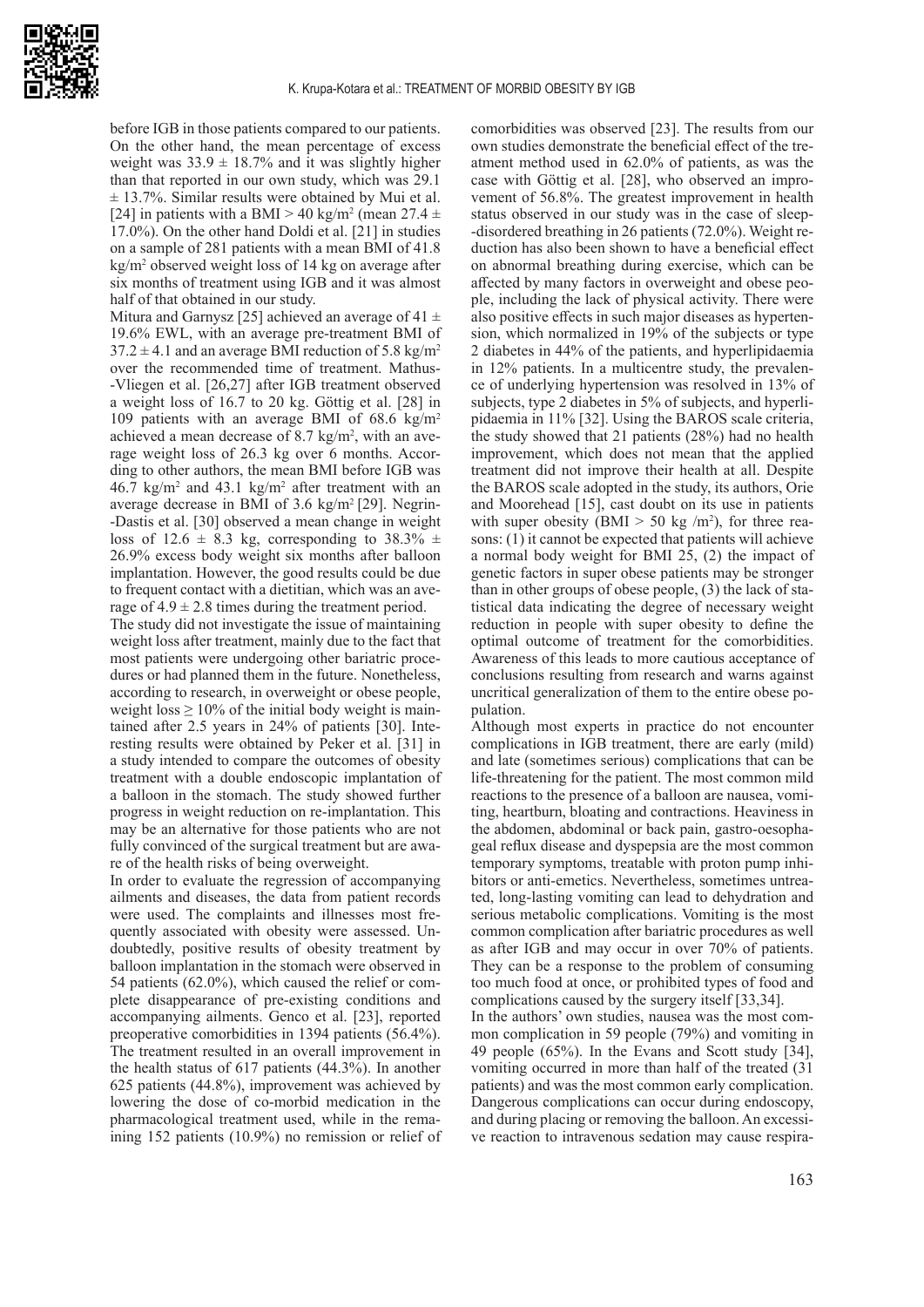

tory failure, while the risk of aspiring stomach contents or the balloon can occur when placing or removing the balloon [35]. Mechanical injuries to the throat, oesophagus or the stomach wall can lead to bleeding, esophagitis, Malory-Weiss syndrome and even perforation requiring surgical correction [36,37]. During implantation of the balloon it is possible to improperly introduce it; increased pressure may lead to erosion or ulceration of the gastric mucosa. The formation of gastric ulcers induced by the presence of the balloon is justified by the mechanical irritancy of the stomach wall. Food lodged between the balloon and the stomach wall or catching on the rigid and irregular surface of the valve can increase the pressure of the stomach wall, creating weakened zones and eventually lead to perforation. Periodic perforations were reported in patients undergoing previous upper gastrointestinal surgery, which is why it constitutes an absolute contraindication to gastric balloon implantation [23,38]. A serious complication is migration of the balloon caused by its perforation or leak, which can cause intestinal obstruction, requiring endoscopic or surgical removal [36]. In the present work, complete balloon intolerance, resulting in the necessity for its earlier removal, was observed in three people, while Evans and Scott [34] report complete balloon intolerance in four cases. Among 58 patients, the balloon was dislocated in 18, and three patients underwent laparotomy to restore bowel patency. In 3 of our patients (4%) the balloon broke and was spontaneously evacuated from the gastrointestinal tract without the necessity for its endoscopic or surgical removal, while in one of the patients only during the follow-up in the third month of treatment was the lack of a balloon in the stomach discovered in the ultrasound examination, and the remaining patients reported observing a change in the colour of the urine due to the methyl-blue added to the physiological saline in the balloon.

Genco et al. [23] conducted a study on the effectiveness of IGB therapy in 2,515 patients. The overall complication rate in the above study was  $2.8\%$  (n = 70). Gastrointestinal perforation occurred in five patients (0.19%), of which four had previously gastric surgery. Two people died. In 9 cases (0.36%), the balloon burst. Esophagitis was recorded in 32 people (1.27%) and gastric ulcer in 5 (0.2%). Mathus-Vliegen and Tytgat [36] observed that in a group of 43 patients resistant to conservative treatment there were three cases of balloon intolerance (7.0%), manifested by a serious

#### **Author's contribution**

Study design – K. Krupa-Kotara, K. Sosada Data collection – K. Krupa-Kotara Data interpretation – K. Krupa-Kotara, S. Kotara, M. Olejniczak-Nowakowska Statistical analysis – K. Krupa-Kotara Manuscript preparation – K. Krupa-Kotara, S. Kotara Literature research – K. Krupa-Kotara, M. Olejniczak-Nowakowska Translation – S. Kotara Final approval of the version to be published – K. Sosada, K. Krupa-Kotara, S. Kotara

inflammation of the oesophagus, and three consecutive patients developed gastritis, which was associated with the use of non-steroidal anti-inflammatory drugs. Sudden, intense abdominal pain, even a few weeks or months after implantation of the balloon in the stomach should arouse suspicion of perforation of the stomach. In the medical literature there are several described cases of gastric perforation, one case of short-term hypoxia when removing the balloon [23,38] and two documented cases of death [39,40]. Two deaths occurred in our own studies; however, their immediate cause was cardiorespiratory failure associated with complications of the comorbidities. A further four patients died in the period after the end of treatment, and the causes of deaths reported by the families concerned complications of chronic non-communicable diseases. Negrin-Dast et al. [30] observed two deaths due to cardiorespiratory failure 5 years after balloon implantation.

Caring for an obese person with multimorbidity should take into account all the aspects of the illness. To ensure such care, a team of specialists is needed to provide comprehensive diagnostics and therapies focused on functional efficiency, which must cover a wide range of activities, from preventative to bariatric surgery.

Patients with a functional disability or significant risk of disease require therapy to be preceded by prioritization of treatment goals, followed by actions to reduce deficits, starting from the most important areas for the patient. Multimorbidity hampers prevention, as each pathology should independently consider the indications and contraindications to specific types of action, and then take them into account in the prepared treatment regimens.

# **CONCLUSIONS**

- 1.Treatment by endoscopic implantation of the intragastric balloon alleviates the course or reduces the incidence of concomitant diseases in persons with morbid obesity.
- 2.The method of endoscopic implantation of an intragastric balloon is an effective method of reducing excess body weight in people with morbid obesity.
- 3.IGB treatment can be used to reduce the risk of perioperative complications due to significant weight loss and a reduced incidence of multimorbidity.